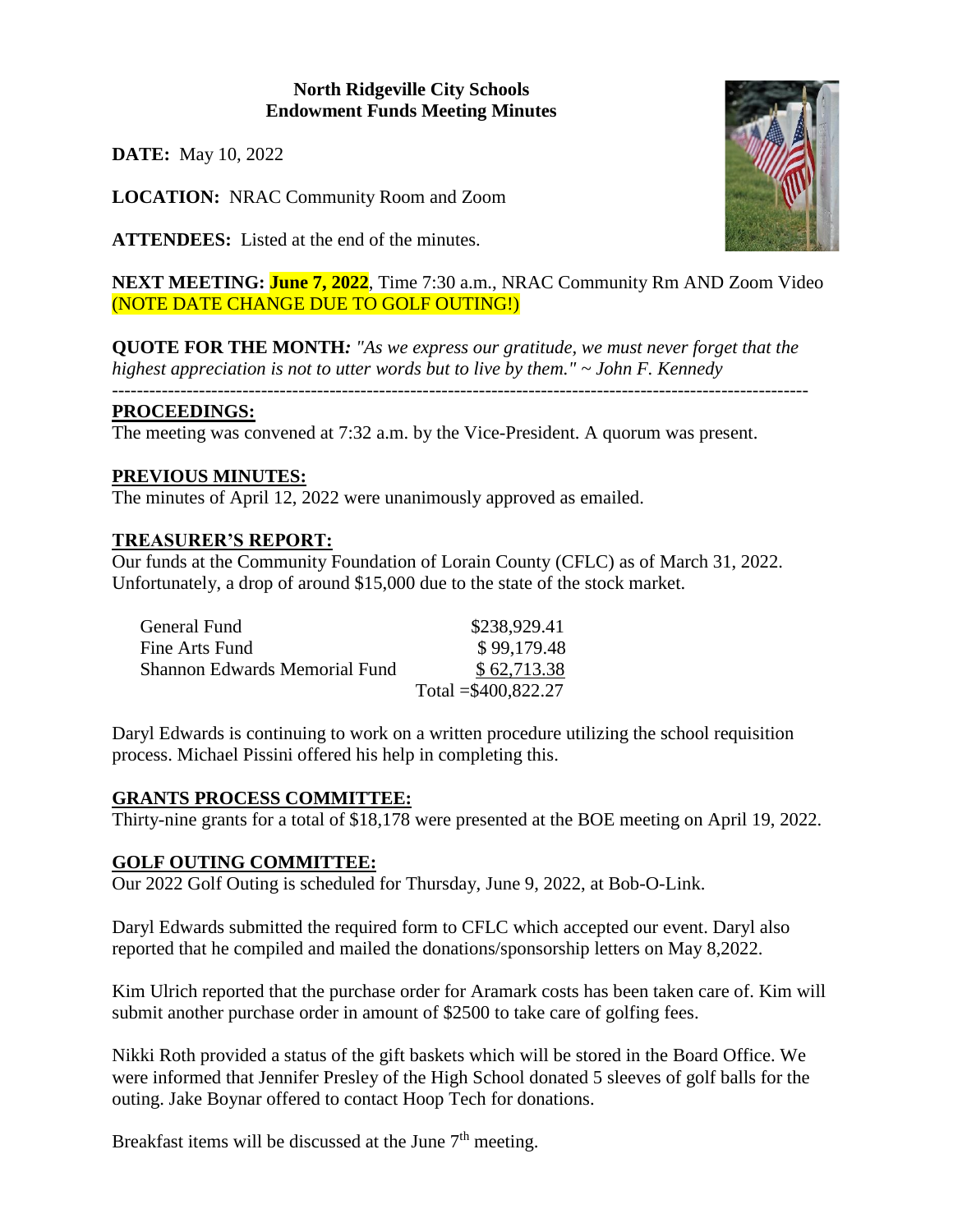# **SCHOLARSHIP COMMITTEE:**

Daryl Edwards will present our scholarship in the amount of \$1500 on May 12, 2022, at 6:00 p.m.

### **BY-LAWS COMMITTEE:**

*No current activity.*

#### **PUBLICITY/OUTREACH COMMITTEE:**

*No current activity.*

#### **MEMBERSHIP AND NOMINATING COMMITTEE:**

*No current activity.*

#### **FUNDRAISING:**

Kim Ulrich and Michael Pissini reported that the net proceeds from the Fiesta Jalapenos fund raiser amounted to \$299 including a \$50 donation from the restaurant.

The next Community Foundation of Lorain County fund raising event "Connect to a Cause" is scheduled for September 15, 2022.

# **ADJOURNMENT:**

The meeting was adjourned at 8:06 a.m.

Respectfully Submitted, Karen S. Edwards